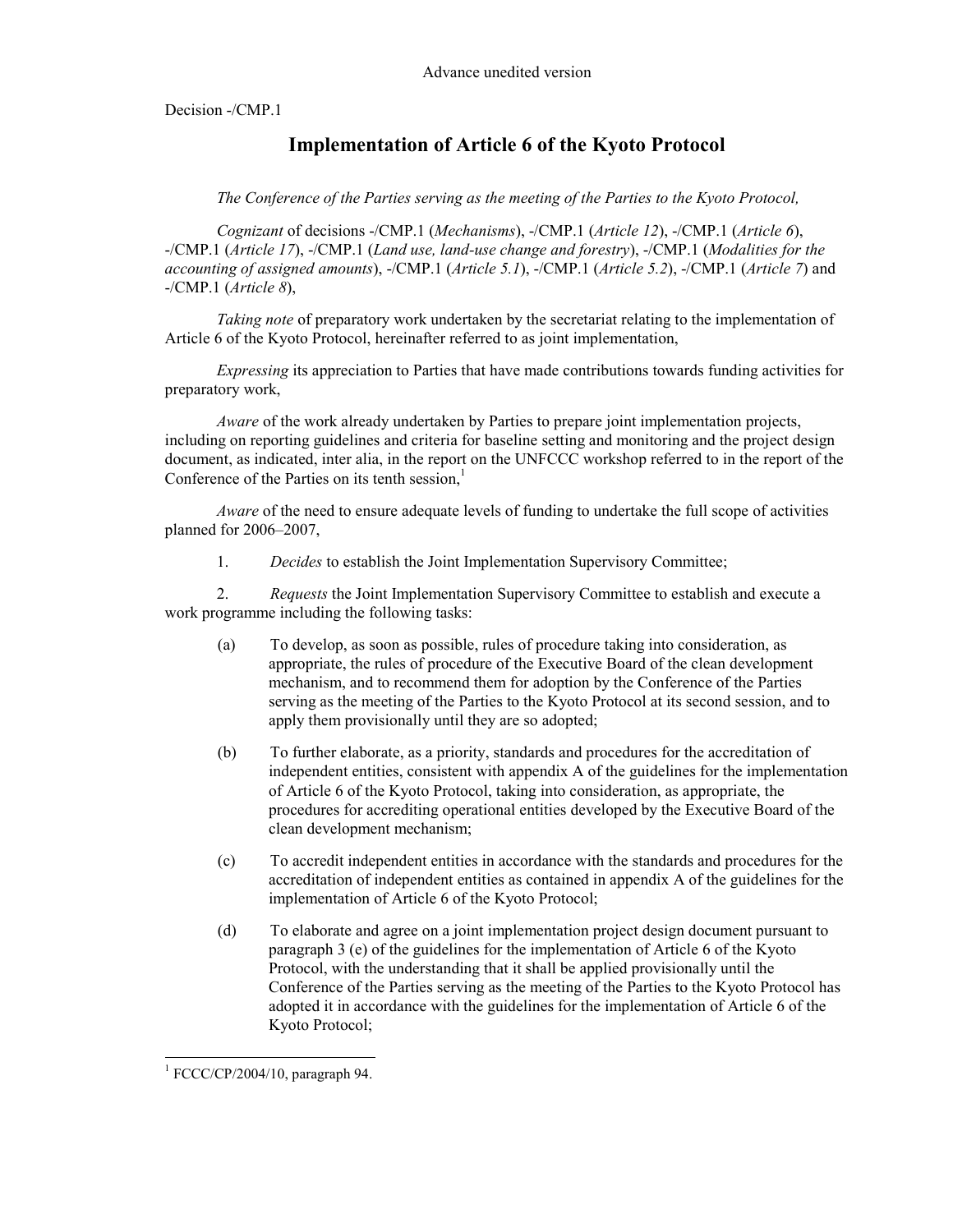## Advance unedited version

- (e) To develop, as soon as possible, guidelines for users, inter alia, of the joint implementation project design document, drawing on guidelines developed by the Executive Board of the clean development mechanism, where appropriate;
- (f) To develop, as soon as possible, guidance with regard to appendix B of the guidelines for the implementation of Article 6 of the Kyoto Protocol, including provisions for small-scale projects as defined in paragraph 6 (c) of decision 17/CP.7, as appropriate;
- (g) To develop, as soon as possible, its management plan including a budget plan for the period 2006–2007, and keep it under review, bearing in mind the experience of the Executive Board of the clean development mechanism in this area, as appropriate;
- (h) To develop provisions for the charging of fees to cover administrative costs relating to the activities of the Joint Implementation Supervisory Committee;
- 3. *Further decides* that:
- (a) Designated operational entities under the clean development mechanism may act provisionally as accredited independent entities under Article 6 until the Joint Implementation Supervisory Committee has approved its procedures for accreditation;
- (b) Those designated operational entities that apply for accreditation under the approved procedures for accreditation may continue to act provisionally as accredited independent entities until a final accreditation decision is taken;
- (c) The determinations and relevant activities undertaken under these provisions shall be valid only after the accreditation of the independent entity is finalized;
- 4. *Also decides* that:
- (a) Methodologies for baselines and monitoring, including methodologies for small-scale project activities, approved by the Executive Board of the clean development mechanism, may be applied by project participants under joint implementation, as appropriate;
- (b) The relevant parts of the clean development mechanism project design document, and of the project design document for small-scale clean development mechanism project activities, may be applied by project participants under joint implementation, as appropriate;
- 5. *Encourages* the Joint Implementation Supervisory Committee to collaborate with:
- (a) The Executive Board of the clean development mechanism;
- (b) The Compliance Committee under the Kyoto Protocol, in particular with regard to the list of Parties referred to in paragraph 27 of the guidelines for the implementation of Article 6 of the Kyoto Protocol;
- (c) The designated focal points for Article 6 under the Kyoto Protocol;
- (d) Observers to meetings of the Joint Implementation Supervisory Committee, referred to in paragraph 18 of the guidelines for the implementation of Article 6 of the Kyoto Protocol, through regular question-and-answer sessions held in this context;

6. *Urges* Parties included in Annex I to the Convention to make prompt voluntary contributions in 2006 to the Trust Fund for Supplementary Activities to fund administrative expenses for